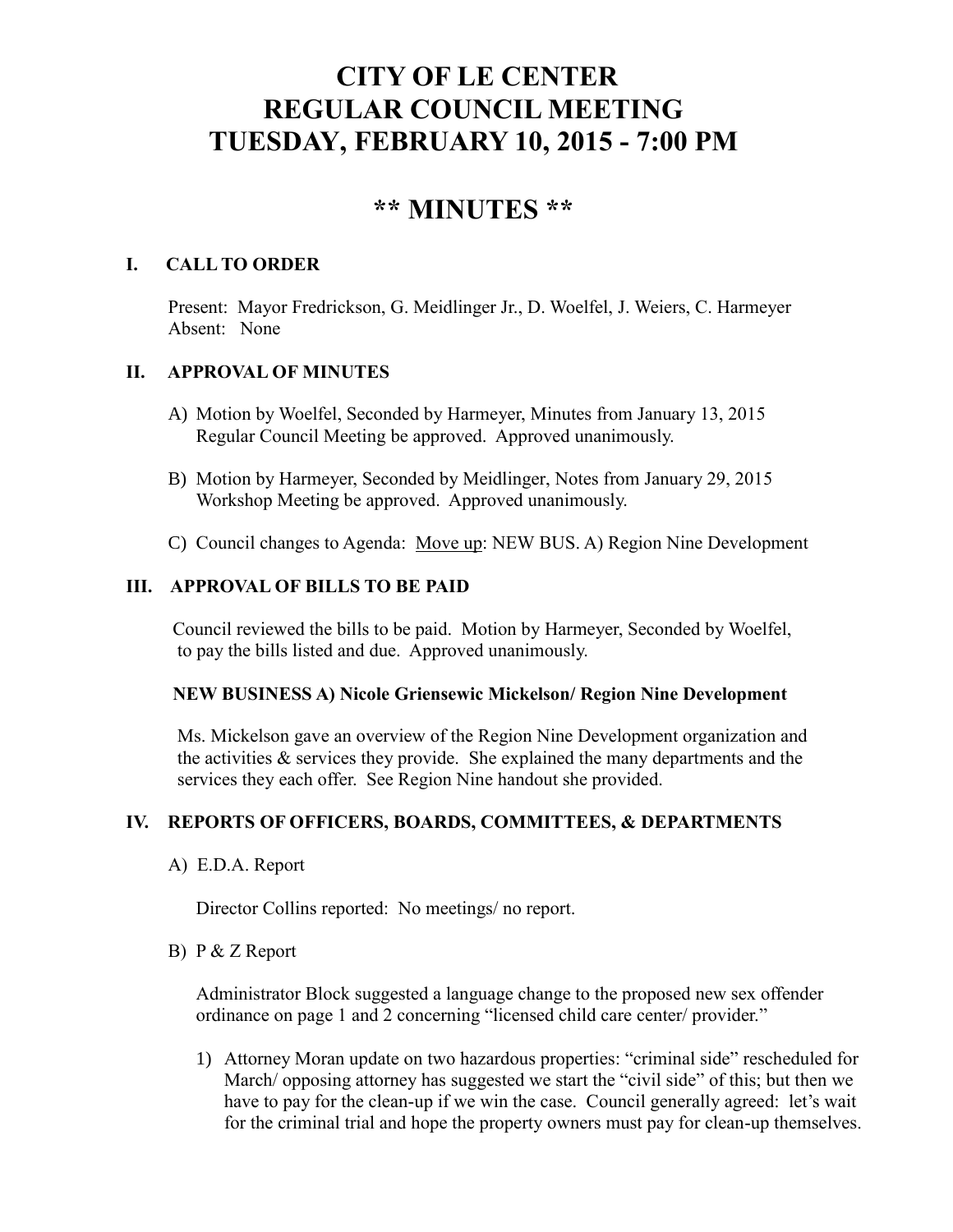C) Municipal Liquor Store

Manager Brad Collins gave the January report: Sales were \$60,842: down \$16,000 from December, up \$1,600 from Jan. '14. Collins reported: Inventory approx. \$165,000. Many upcoming events: Feb.15<sup>th</sup> = chili & soup tasting/ Feb.28<sup>th</sup> = pheffer tourney/ Mar.7<sup>th</sup> = dart tourney/ Mar.28<sup>th</sup> = Customer Appreciation Day w/ band/ and firemen's meat raffles coming soon.

D) Police Department

Police Chief Pfarr reported on the police activities for month of January: 113 calls @ 2,843 miles patrolled/ total calls down 28%, total miles up 25% for 2015. Pfarr also reported: he thinks the squad car engine is finally fixed; and hopefully under warranty since this trouble started while it was still under warranty, but never got fully fixed. Training starts this month on the new LETG system; with a July start-up planned.

E) Water, Sewer, Streets, Parks

Public Works Supt. Curt Roemhildt reported:

- Parks- ice skating rink is not in good shape; due to all the rain we've had.
	- 1) Robyn Hoerr of MRWA was unable to attend due to bad weather. Employees Curt Roemhildt (Public Works Supt.) and Pat Kaderlik (Water Dept.) gave a lengthy presentation on the city Wellhead Protection Plan. They discussed and explained the amendment needed to Part I of our WHPP. Draft of the amendment basically says Le Center city wells are well protected. We're in the process of amending our original WHPP. We're not vulnerable. Building a new well as part of the next street project would force us to amend again.
	- 2) A major water main break turned up on South Maple Avenue; leaking 150,000 - 200,000 gallons per day. Supt. Roemhildt explained the finding and fixing of the water main break. Water was running into a sewer service line and then carried thru the sewer main line out to the wastewater treatment plant. That's why the water didn't come up to the surface and show itself. Was fixed today.
- F) Bolton & Menk Engineering

Engineer Hawbaker reported he is working on the costs to mill  $\&$  overlay on Meadow View Lane and Rolling Hills Drive in 2015; he will have the \$ figures for the next council meeting. Mayor Fredrickson asked Hawbaker to remember to incorporate SRTS funding of sidewalks into the Lexington Avenue Project.

#### **V. PUBLIC FORUM**

There were no petitions, requests, comments, or communications from the public.